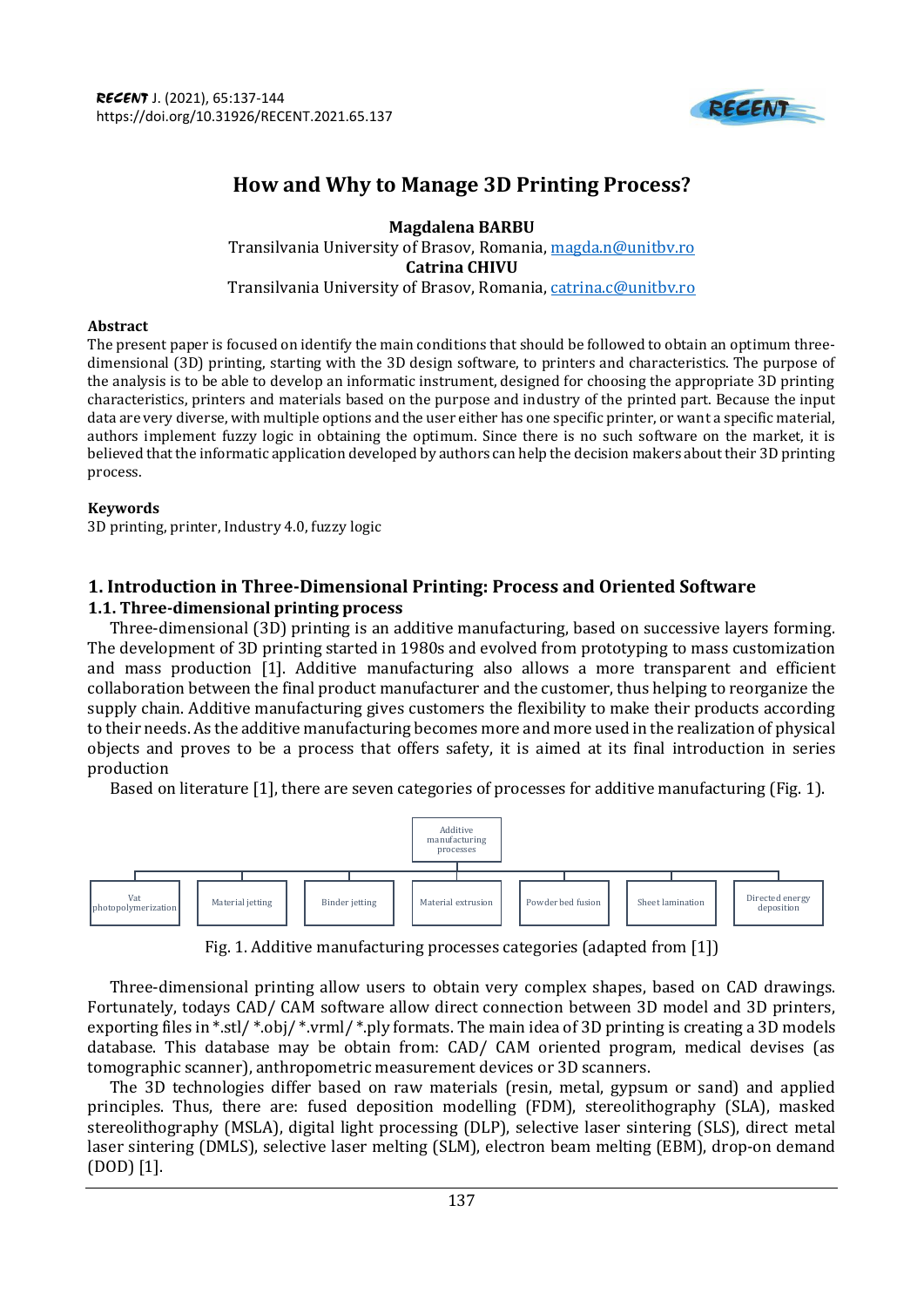The main advantage of 3D printing is the complex shape that may be obtained but there are a few disadvantages that determined this method of manufacturing not being applied as much as desired. Along these disadvantages should be mentioned:

- time-consuming for design objects and to manufacture products; this determines law of productivity of the method;
- limited types of raw materials that should be used, restricting the fields that may use such a manufacturing method;
- low precision of the final product, precision being a correlation between 3D drawing processing time, printing time, material consumption, material type.

Considering these negative aspects and based on literature there may be formulated some solutions that will sustain the idea of the authors: developing an informatic solution that optimise the whole 3D printing process (Table 1). The application will be designed for both the beginners in 3D printing and for company' specialists that want to implement additive manufacturing.

| 3D printing challenges       | <b>Solutions</b>                                                      |  |
|------------------------------|-----------------------------------------------------------------------|--|
| Time consumption             | - create 3D object database;                                          |  |
| (3D design)                  | - find exact product in existing databases;                           |  |
|                              | - find the most similar product in existing databases                 |  |
| Time consumption             | - identifying the optimum printer and printing parameters for each    |  |
| (3D printing)                | type of product;                                                      |  |
| Low productivity             | - large 3D object database that reduce or even eliminate design time; |  |
|                              | - optimum printer, printing parameters, selection of optimum material |  |
|                              | based on the industry/field of the product                            |  |
| Intellectual property rights | - large 3D object model database (free or partially free), managed by |  |
| of 3D printing               | an independent company, generating a hub that receives a              |  |
|                              | commission                                                            |  |

| Table 1. Solutions for 3D printing negative issues (adapted from [1]) |  |  |
|-----------------------------------------------------------------------|--|--|
|                                                                       |  |  |

## **1.2. Three-dimensional printing software**

Considering 3D printing software there are two categories: first, oriented on computer aided design and second is focused on 3D modelling. Even if it looks like we are talking about the same idea, first category is most used in automotive, aerospace and aeronautics fields, in other words whenever the mechanical properties of the final products is very important. The second category is more and artistic one, focused on getting objects with aesthetic value more than a functional one. In the following authors concentrate on the first category of software.

Before starting 3D printing it is mandatory to know that there are three types of software that are needed: a CAD one (that helps to obtain the 3D design), a slicer (a pre-print software that connects the CAD software and the printer one, preparing the 3D design to be printed), and the printer software (Table 2).

All the analyses of 3D printing software have the result that, actually, there is no software that may help user to identify optimum characteristics of additive manufacturing process. This software may help users to save time and it should give information regarding also the CAD software and printer that should be used based on the product field.

# **2. Three-Dimensional Printing in the Context of Actual Industry**

The idea of developing an informatic application designed for 3D printing should be validated by a feasibility study. This study was done by analysing the opportunity and perspective of this additive manufacturing process in the context of massive development of CNC machining and inherent implementation Industry 4.0. Industry 4.0 aims are to achieve a close link between man, product, process and intelligent system. The main features of Industry 4.0 are interconnection, transparency of information, technical assistance and decentralized decisions. Industry 4.0 also considers environmentally sustainable production.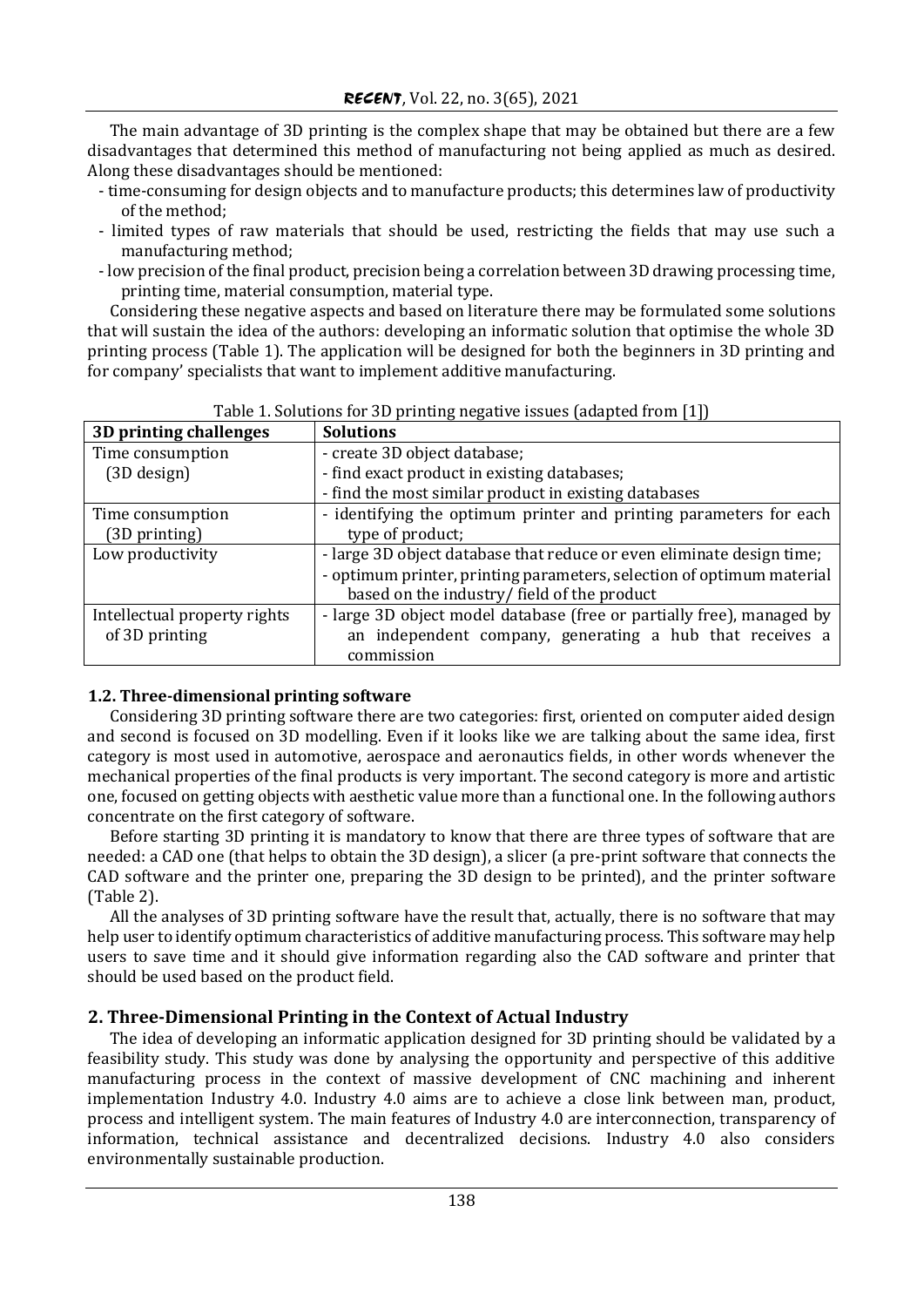|                            | Table 2. Software on the market (adapted from [2, 3, 4, 5]) |                                                     |  |  |
|----------------------------|-------------------------------------------------------------|-----------------------------------------------------|--|--|
| <b>Software</b>            | Type of software                                            | <b>Characteristics</b>                              |  |  |
| <b>Autodesk Fusion 360</b> | 3D design, 3D printing,                                     | - used in automotive, mechanical engineering;       |  |  |
|                            | slicer                                                      | - complex shapes;                                   |  |  |
| Autodesk AutoCAD           | 3D design                                                   | - used in different fields;                         |  |  |
|                            |                                                             | - complex shapes;                                   |  |  |
| Siemens NX                 | 3D design, 3D printing                                      | - used in different fields;                         |  |  |
|                            |                                                             | - complex shapes;                                   |  |  |
| Catia                      | 3D design, 3D printing,                                     | - complex shapes;                                   |  |  |
|                            | slicer                                                      | - multi-platform suite (CAD, CAM, CAE);             |  |  |
|                            |                                                             | - 3DExperience platform;                            |  |  |
| Creo                       | 3D design, 3D printing,                                     | - complex shapes;                                   |  |  |
|                            | slicer                                                      | - multi-platform suite (CAD, CAM, CAE);             |  |  |
|                            |                                                             | - complex tools: motion, structural, thermal, etc.; |  |  |
|                            |                                                             | - design simulation                                 |  |  |
| Cura                       | slicer                                                      | Filament                                            |  |  |
| PrusaSlicer                | slicer                                                      | Filament, resin (LCD-based)                         |  |  |
| ideaMaker                  | slicer                                                      | Filament                                            |  |  |
| ChiTuBox Basic             | slicer                                                      | Resin (LCD-based)                                   |  |  |
| Lychee Slicer              | slicer                                                      | Resin (LCD-based)                                   |  |  |
| Kiri:Moto                  | slicer                                                      | Filament, resin (LCD-based), CNC                    |  |  |
| IceSL                      | slicer                                                      | Filament                                            |  |  |
| MatterControl 2.0          | slicer                                                      | Filament                                            |  |  |
| AstroPrint                 | slicer                                                      | Filament                                            |  |  |
| FreeCAD                    | slicer                                                      | All                                                 |  |  |

*RECENT*, Vol. 22, no. 3(65), 2021

The need of using additive manufacturing results from the role of designer or product developer from today. Thus, any product should be feasible from economical, social and environmental point of view, thus should be sustainable. This sustainability is gain by using only the necessary amount of material to manufacture the prototype and mass product.

It has to be recognised that 3D printing it is not yet suitable for mass production, being limited in speed and cost of raw materials. In literature, 3D printing is always compare to CNC machining but from prototyping point of view the first one is more appropriate (Table 3).

Besides the above data, it is relevant the fact that on the market appear hybrid machines, that combines the two manufacturing technologies (as example can be mentioned, ZMorph 2.0 SX, a CNC milling machine and printing).

| Characteristic/ | <b>Evaluation</b>                                    |                                                 |  |
|-----------------|------------------------------------------------------|-------------------------------------------------|--|
| aspect          | <b>Plus</b>                                          | <b>Minus</b>                                    |  |
| Waste           | $3D$ printing = additive                             | CNC machining = subtractive manufacturing       |  |
|                 | manufacturing $\Rightarrow Q_{\text{waste}}$ = small | $\Rightarrow Q_{\text{waste}} = \text{large}$   |  |
|                 | $CNC$ machining = cutting process                    | 3D printing = manufacturing layer by layer      |  |
| Materials       | $\Rightarrow$ any type of material                   | using laser / heated extruder $\Rightarrow$ few |  |
|                 |                                                      | materials (plastic filaments -FDM-, resins -    |  |
|                 |                                                      | SLA/DLP - , plastic or metal powders - SLS,     |  |
|                 |                                                      | DMLS, SLM)                                      |  |
|                 | CNC cutting speed depends on raw                     | the most performant printer can reach print     |  |
| Processing time | material, tool, type of process, but                 | speed up to 24 m/min and 1 meter per second     |  |
|                 | it may take values of over 900 m/                    | $[7]$                                           |  |
|                 | min for plastics (polyethylene) [6]                  |                                                 |  |

Table 3. Three-dimensional printing vs CNC machining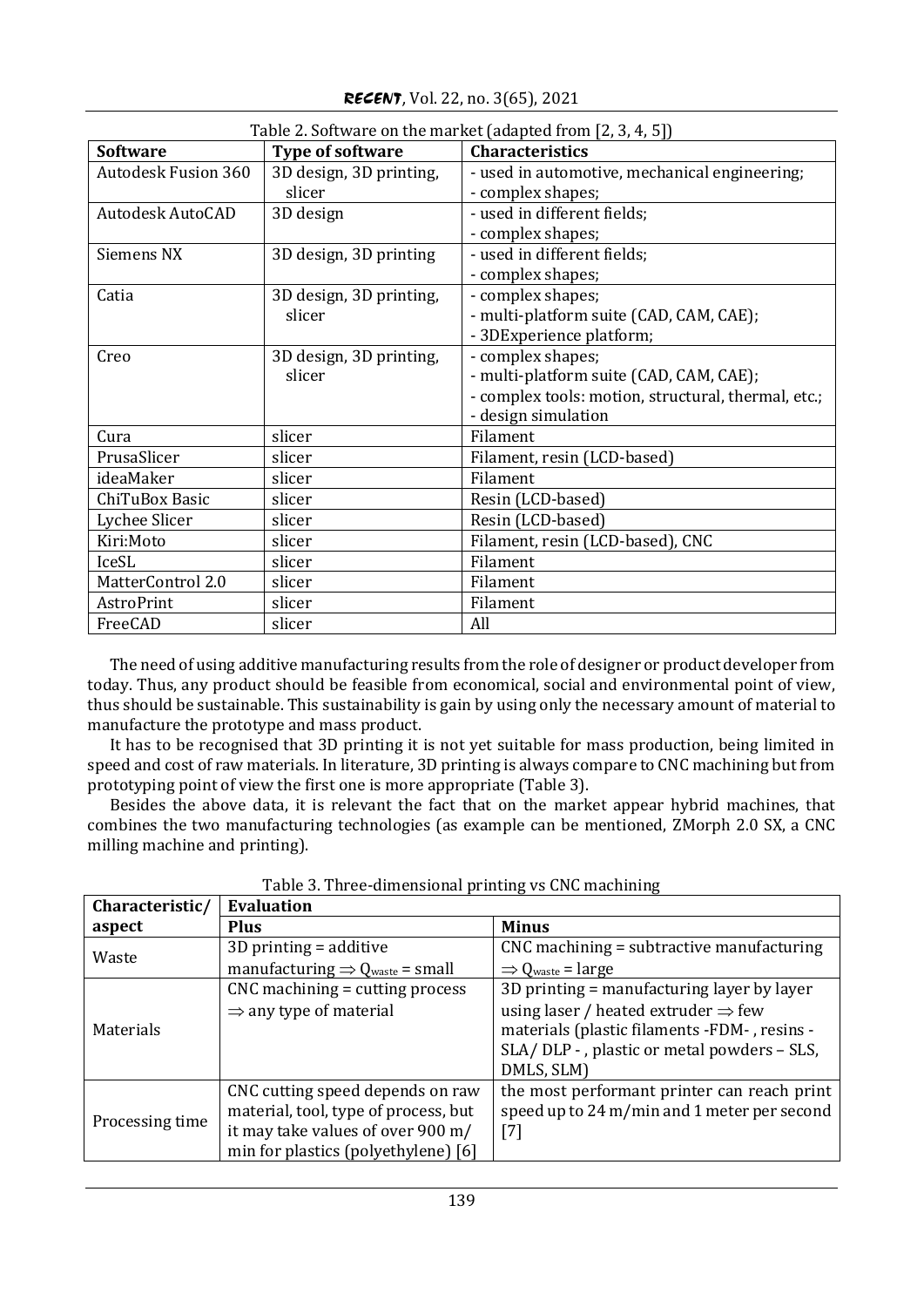| Characteristic/ | <b>Evaluation</b>                                                                                |                                                                                                                                  |  |
|-----------------|--------------------------------------------------------------------------------------------------|----------------------------------------------------------------------------------------------------------------------------------|--|
| aspect          | <b>Plus</b>                                                                                      | <b>Minus</b>                                                                                                                     |  |
|                 | $CNC$ machining $[8]$<br>- tolerance: $\pm 0.025 - 0.125$ mm;<br>- min. layer thickness: cutting | 3D printers:<br>$SLS:$ - tolerance: $\pm$ 0.3 mm;<br>- min. layer thickness: $0.7 - 1.0$ mm;                                     |  |
| Processing      | depth 0.01 mm;<br>- max. build volume:                                                           | - max. build volume: $300 \times 300 \times 300$ mm<br>FDM: - tolerance: $\pm$ 0.5 mm;                                           |  |
| accuracy        | $2000 \times 800 \times 1000$ mm                                                                 | - min. layer thickness: 0.8 - 1.0 mm;<br>- max. build volume: $900 \times 600 \times 900$ mm                                     |  |
|                 |                                                                                                  | DMLS: - tolerance: $\pm$ 0.1 mm;<br>- min. layer thickness: 0.4 mm;<br>- max. build volume: $230 \times 150 \times 150$ mm       |  |
| Usability       | - 3D printing: user-friendly<br>interface; no-programming<br>knowledge needed                    | - CNC machines: CNC programming<br>knowledge;<br>- no tools selection skills needed;<br>- no cutting parameters knowledge needed |  |

# *RECENT*, Vol. 22, no. 3(65), 2021

# **3. Factors That Influence the Performance and Quality of 3D Printed Products**

SWOT items (Table 4) highlights the strengths, weaknesses, opportunities and threats of 3D printing technology [9, 10].

| <b>STRENGTHS</b>                                                                                                                                                                                                                                                                                                                                                                 | WEAKNESS                                                                                                                                                                                                                                                                                                                                                                                   |  |  |
|----------------------------------------------------------------------------------------------------------------------------------------------------------------------------------------------------------------------------------------------------------------------------------------------------------------------------------------------------------------------------------|--------------------------------------------------------------------------------------------------------------------------------------------------------------------------------------------------------------------------------------------------------------------------------------------------------------------------------------------------------------------------------------------|--|--|
| • Increased design flexibility<br>• Reduction of material waste<br>• Short supply chain<br>• Small number of dedicated tools<br>• Improved labour costs<br>• Available to all<br>• Positive market growth<br>• Manufacturing process efficiency<br>• High product quality                                                                                                        | • Materials are limited<br>• High cost of printers<br>• Speed and volume<br>• Straight of parts<br>• Usability<br>• Lack of control over printers<br>• Different quality depending on the printers used<br>• Learning to use of machine and software<br>• The need for post-processing<br>• Problems in printing smaller details and larger product<br>• Requires a controlled environment |  |  |
| <b>OPPORTUNITIES</b>                                                                                                                                                                                                                                                                                                                                                             | <b>THREATS</b>                                                                                                                                                                                                                                                                                                                                                                             |  |  |
| • Building products can be customized<br>• Encourages small production<br>• Improved testing of products<br>• New jobs are created<br>• Manufacturing process is encouraged<br>• Undesirability is eliminated<br>• Increased innovation<br>• Customization of existing design<br>• Active material development<br>• Introduction of advanced machine<br>• 4D printing technology | • Copyright & ethics<br>• Consumer rights<br>• Frivolous printing<br>· Job losses (traditional)<br>• Machine compatibility and upgrade<br>• Public safety<br>• Impact on environment<br>• Intellectual property rights                                                                                                                                                                     |  |  |

Table 4. Solutions for 3D printing negative issues (adapted from [10])

For getting the best quality of the printed part, it must be considered the influence factors such as material properties, machine specifications, printing conditions and process parameters (Fig. 2).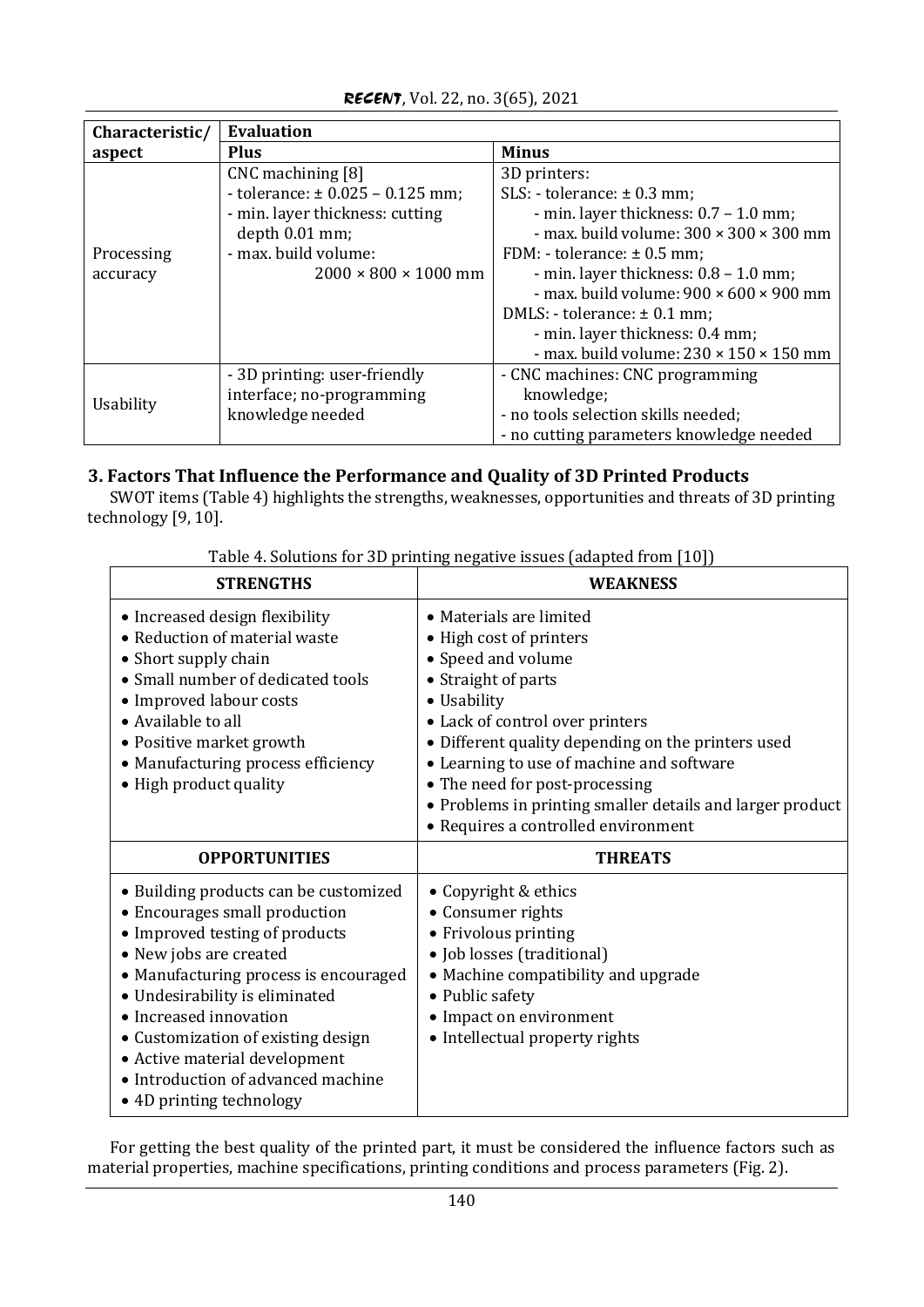*RECENT*, Vol. 22, no. 3(65), 2021



To be able to identify the most important factor that influence 3D printing, in the following, a qualitative and quantitative analysis of the risks identified in the 3D printing process will be made (Table 5). First, there are identified and described risk categories: risks regarding the setting of parameters and adjustment, the risks generated due to the equipment; risks regarding the appearance of visual defects risks in the post-processing process.

| Table 5. Risk factors                                    |                                                 |  |
|----------------------------------------------------------|-------------------------------------------------|--|
| <b>Risk category</b>                                     | <b>Risk factors</b>                             |  |
| Process parameters<br>settings                           | Nozzle temperature                              |  |
|                                                          | Platform temperature                            |  |
|                                                          | Print speed                                     |  |
|                                                          | Machine calibration                             |  |
|                                                          | Infill type                                     |  |
|                                                          | Uneven layer                                    |  |
|                                                          | Peeling off layers during printing              |  |
| Risks that may occur<br>during the printing<br>process   | Detaching the object from the platform          |  |
|                                                          | Imperfect clearances (sharp edges)              |  |
|                                                          | Scratches on the surface of the printed object  |  |
|                                                          | Discoloration / staining                        |  |
|                                                          | Imperfect clearances (sharp edges)              |  |
| Risks in the post-                                       | Improper removal of structures from the support |  |
| processing process<br>The need for additional operations |                                                 |  |

For each risk factor, scores will be given for the likelihood of occurrence and its impact on quality and technical performance.

The risk score is determined as the product of the risk probability score and the risk impact score. The risk score was determined according to the formula:

$$
RS_i = PS_i \cdot IS_i
$$

(1)

where RS - risk score, PS - probability score, SI - impact score, and *i* = 1, 2,… *n*, and *n* represents the number of identified risk factors (Table 6).

The level of risk was determined considering the calculated risk score, as follows:

- Risk level  $1 \rightarrow$  very low risk (dark green)  $\rightarrow 1 \leq$  SR  $\leq$  5;
- Risk level  $2 \rightarrow$  low risk (light green)  $\rightarrow$  5  $\leq$  SR  $\leq$  8;
- Risk level 3 → moderate risk (yellow) →  $10 \leq SR \leq 20$ ;
- Risk level  $4 \rightarrow$  high risk (orange)  $\rightarrow$  25  $\leq$  SR  $\leq$  40;
- Risk level  $5 \rightarrow$  very high risk (red)  $\rightarrow$  50  $\leq$  SR  $\leq$  100.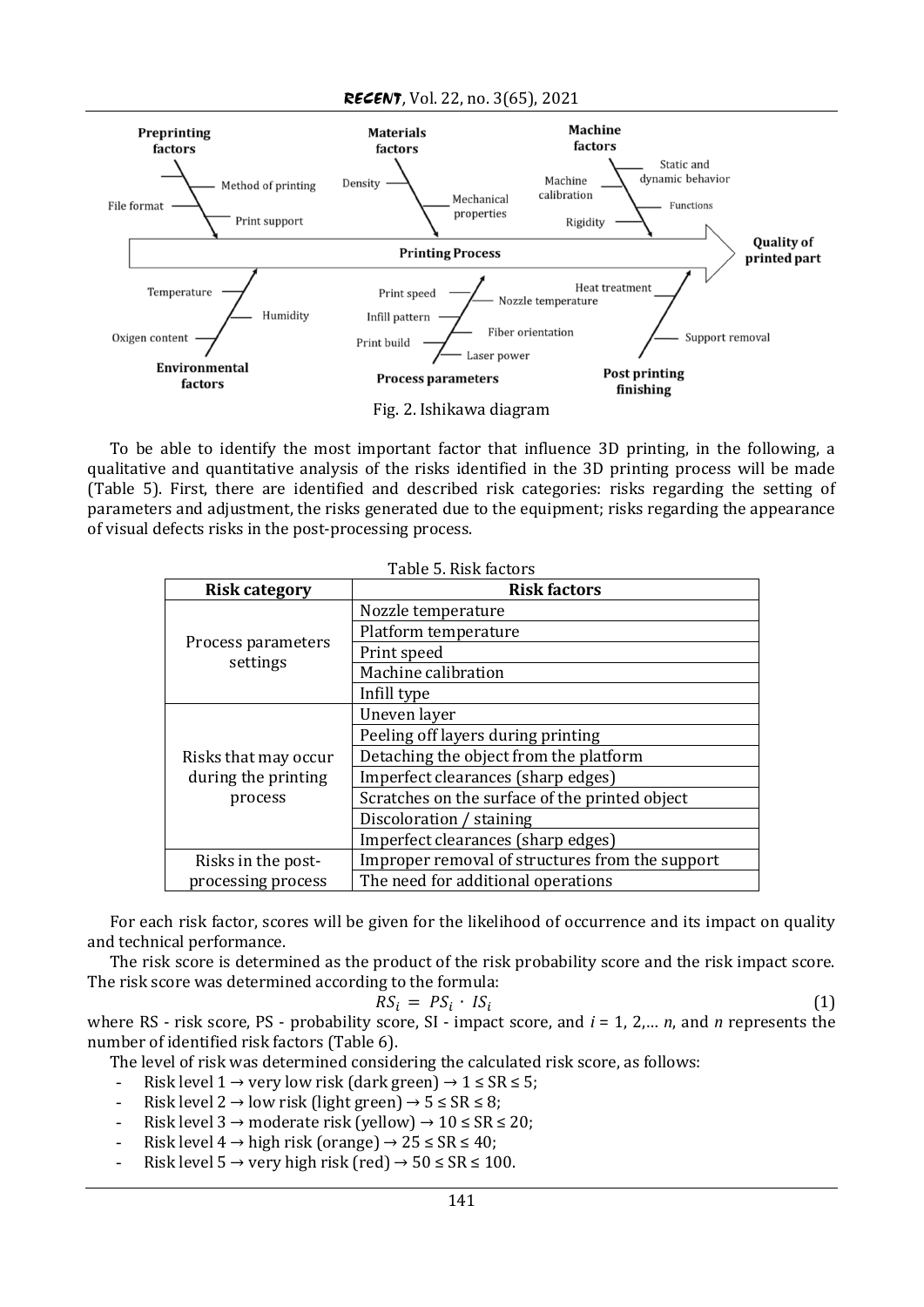| Cod<br>risk    | <b>Risk factors</b>                             | Probability<br>score (PS) | Impact<br>score (IS) | <b>Risk</b><br>score (RS) |
|----------------|-------------------------------------------------|---------------------------|----------------------|---------------------------|
| $R_1$          | Nozzle temperature                              |                           | 20                   | 20                        |
| R <sub>2</sub> | Platform temperature                            |                           | 20                   | <b>20</b>                 |
| $R_3$          | Print speed                                     | 2                         | 20                   | 40                        |
| $R_4$          | Machine calibration                             | $\overline{2}$            | 20                   | 40                        |
| R <sub>5</sub> | Infill type                                     | 2                         | 10                   | <b>20</b>                 |
| R <sub>6</sub> | Uneven layer                                    | $\overline{2}$            | 20                   | 40                        |
| R <sub>7</sub> | Peeling off layers during printing              | 3                         | 20                   | 60                        |
| $R_8$          | Detaching the object from the platform          | 3                         | 20                   | 60                        |
| R <sub>9</sub> | Imperfect clearances (sharp edges)              | 1                         | 10                   | 10 <sup>°</sup>           |
| $R_{10}$       | Scratches on the surface of the printed object  | 2                         | 10                   | 20                        |
| $R_{11}$       | Discoloration / staining                        | 1                         | 10                   | 10 <sup>°</sup>           |
| $R_{12}$       | Imperfect clearances (sharp edges)              | $\overline{2}$            | 10                   | <b>20</b>                 |
| $R_{13}$       | Improper removal of structures from the support | 3                         | 5                    | 15                        |
| $R_{14}$       | The need for additional operations              | 3                         | 5                    | 15                        |

*RECENT*, Vol. 22, no. 3(65), 2021

Table 6. Risk analysis

Based on these assumptions and calculus there may be determined the level of risk for each factor (Fig. 3).



The analysis shows that the printing parameters setting is extremely important in obtaining high quality printed parts. The existence of an oriented software that indicates the optimal printing parameters is a safe way to reduce these technological risks. Besides this, risk analysis underlined that selection of optimum parameters should be solved using applying multiple selection criteria, with different weights for each criteria and sub-criteria. To obtain this, the most appropriate method is fuzzy logic (in fact, fuzzy analytic hierarchy process).

## **4. Informatic Application: Structure and Fuzzy Selection**

The informatic application developed by the authors started as necessity of solving the main problems of 3D printing (Table 1). It will be useful for both beginners and experts that need to optimize additive manufacturing process. The idea of the software is to allow the user to choose desired selection criteria, based on what he wants. Thus, there is a selecting process by functionality of the object, by material, by manufacturing capabilities (Fig. 4).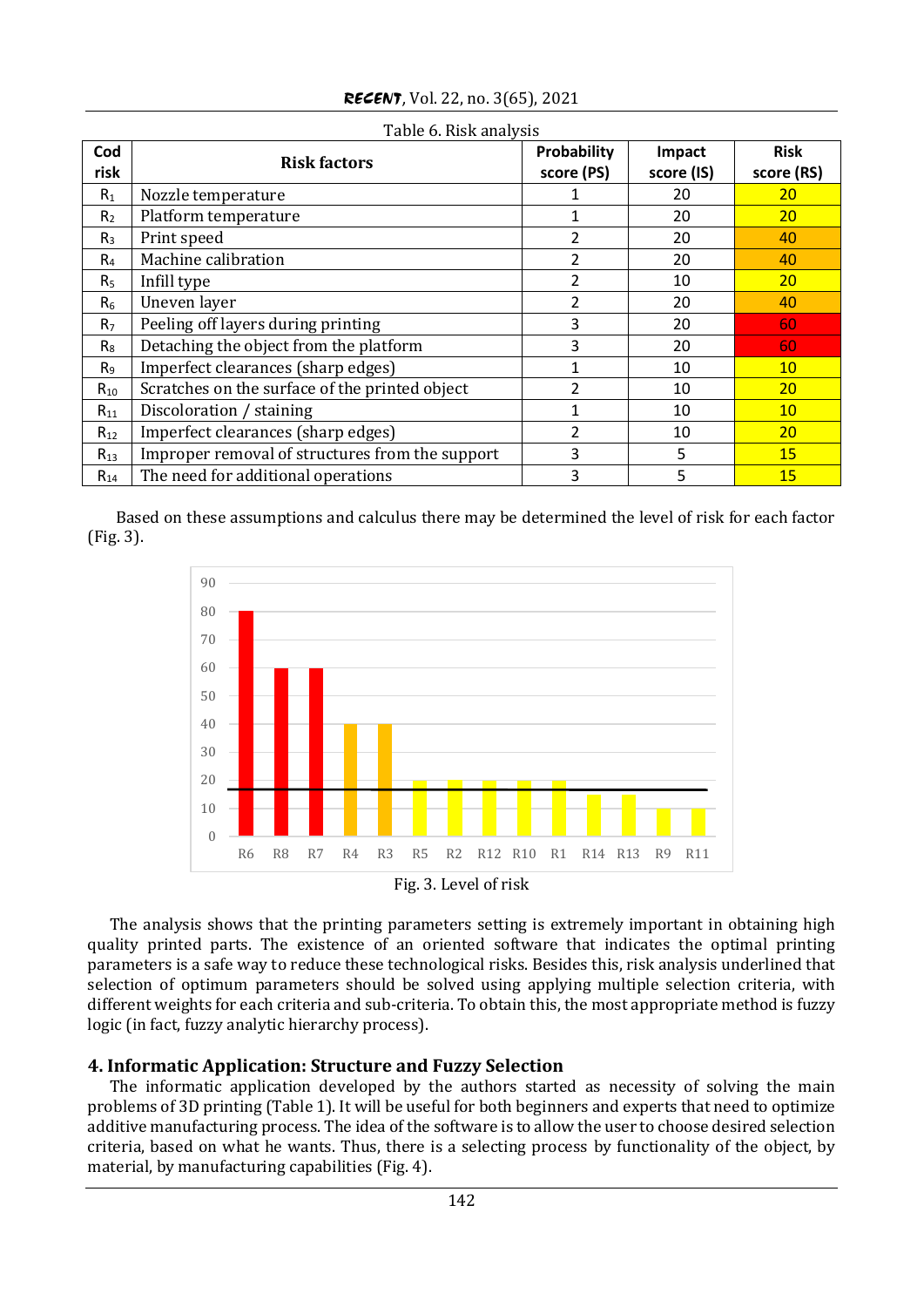

Fig. 4. Structural diagram of informatic application

The above diagram is a principial one, selection being interconnected, for example, if it is chosen selection by functionality  $\rightarrow$  mechanical resistance but la value is not known, the user may select material and the values are automatically given. Another example is that when the selection is done by functionality  $\rightarrow$  field, after that user may choose from this point another criteria (material or manufacturing capabilities or even resistance).

The structure of informatic application being a cascade one, going from one criteria to another (like the filter principle on web-sites) this multiple selection should be prioritised. The fuzzy logic is implemented to prioritised selection criteria and Preference Ranking Organization METHod for Enrichment of Evaluations method to rank the alternatives (Fig. 5).